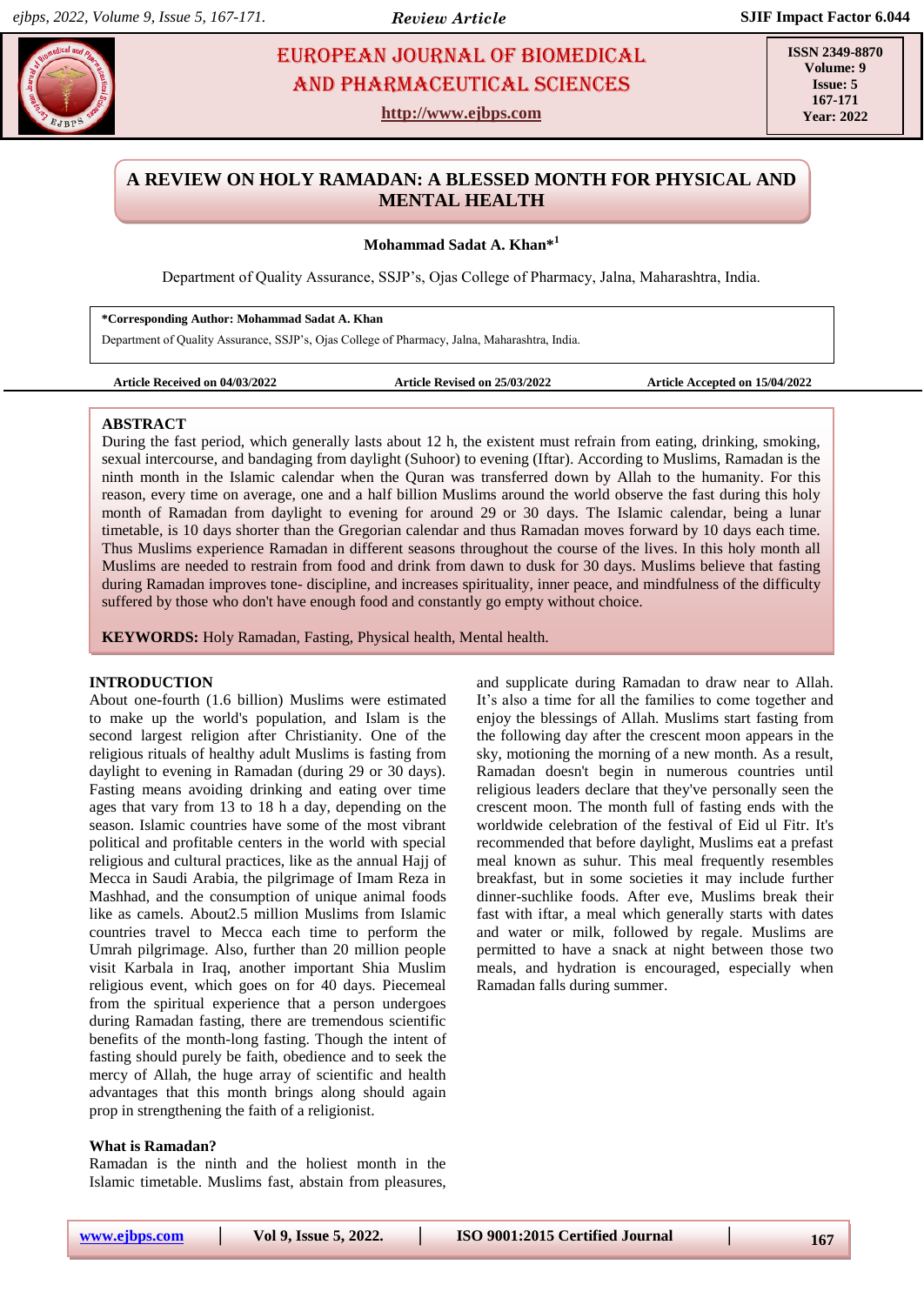

**Fig 1: Doing of Ramadan.**

## **Who is exempt from fasting?**

Fasting during Ramadan is obligatory for nearly all Muslims. However, the Holy Qur'an states that those who are exempted from fasting includes;

- . Children;
- Women who are menstruating;
- Elderly or frail cases;

• Those suffering with a severe psychological illness or condition;

• Those persons who are suffering with a chronic illness, where fasting can cause detriment to health.

#### **The physical benefits of fasting**

Our bodies are an amanah (trust) from Allah and fasting helps to take care of that amanah! There are some of the physical health benefits of regular fasting such as;

• It protects you from obesity and associated chronic ailments i. e. It causes weight loss and maintenance among fat and obese people.

• It reduces inflammation.

• It boosts cognitive performance and may help in preventing neuro-degenerative diseases like Alzheimer's disease and stroke.

• It controls blood sugar level by reducing insulin resistance

• It maintains cardiovascular health. There's a greatly improved survival rate and recovery of heart functions and modulates cardiovascular threats.

• It reduces the fat mass, LDL cholesterol & total cholesterol.

• There's equivalent reduction in blood pressure.

• There's a reduction in serum triglycerides, markers of oxidative stress and inflammation.

• During fasting days Circulating ketone levels are also elevated.

#### **Positive goods on psychological and spiritual well being**

Ramadan is a great time of the year and provides great befits for spiritual renewal as well. However, we can get advantages immensely from all the acts of worship that we can perform which are the enumeration of the Quran,

the charity for the poor, If we make proper use of our time during Ramadan. By means of these acts of worship, we shall be forgiven of our former sins InshaAllah by the Almighty. The act of fasting in Ramadan is a constant memorial of prohibition from wrong doings like dependence, alcoholism, smoking, immorality and other effects. This month can educate us a lot about self- control and can help us in the long run against all kinds of social and moral immoralities by giving us the "introductory month". It also brings immense spiritual satisfaction which is very helpful against feelings of negative studies, anxiety, fear attacks, and depression. This month has been observed to bring a positive change to numerous people struggling with neurological and psychiatric conditions.

# **Positive effect on emotional and psychological responses**

Emotional responses to outside stimulants can affect us in a number of ways by driving various complex pathways within numerous systems inside the body. The hormones buried by our bodies in response to emotional stress culminate in a buildup of metabolic wastes. Thus advanced the levels of emotional stress, greater would be the accumulation of metabolic wastes. Over the time, this can affect detoxification and natural healing processes. During Ramadan, our emotional stress levels are kept in check which can appreciatively affect the detoxification and the healing processes. Positive emotional responses also have positive goods on memory and aid in delaying conditions like ageing, obesity, and heart failure.

#### **1. Enhances willpower**

Fasting during Ramadan requires psychological fortitude and the keenness to forego immediate enjoyment for carrying out long- term aspirations. Fasting for a complete month induces a sense of happiness, focus, and self- control. These attributes can be employed in varied sects of life.

#### **2. Increases alertness**

Individuals who fast appear to have advanced levels of vigilance and attention. Food is converted into glucose by the human body, and too much of it causes sluggishness and fatigue. Fasting helps the body regulate glucose degrees, reducing sluggishness and adding alertness.

#### **3. Uplifts the mood and mental clarity**

Fasting can be a system of' supercharging the brain, adding growth and development of new brain cells, in turn edging responses to information in the world around us. Studies also show that fasting can also make the brain more flexible to stress, further adaptable to change, and can enhance mood, memory and even learning capacity. Muslims witness an enhanced sense of achievement, reward, pride, and control after hours of fasting. Fasting can improve & boost self- esteem and a sense of accomplishment. At the same time, fasting and the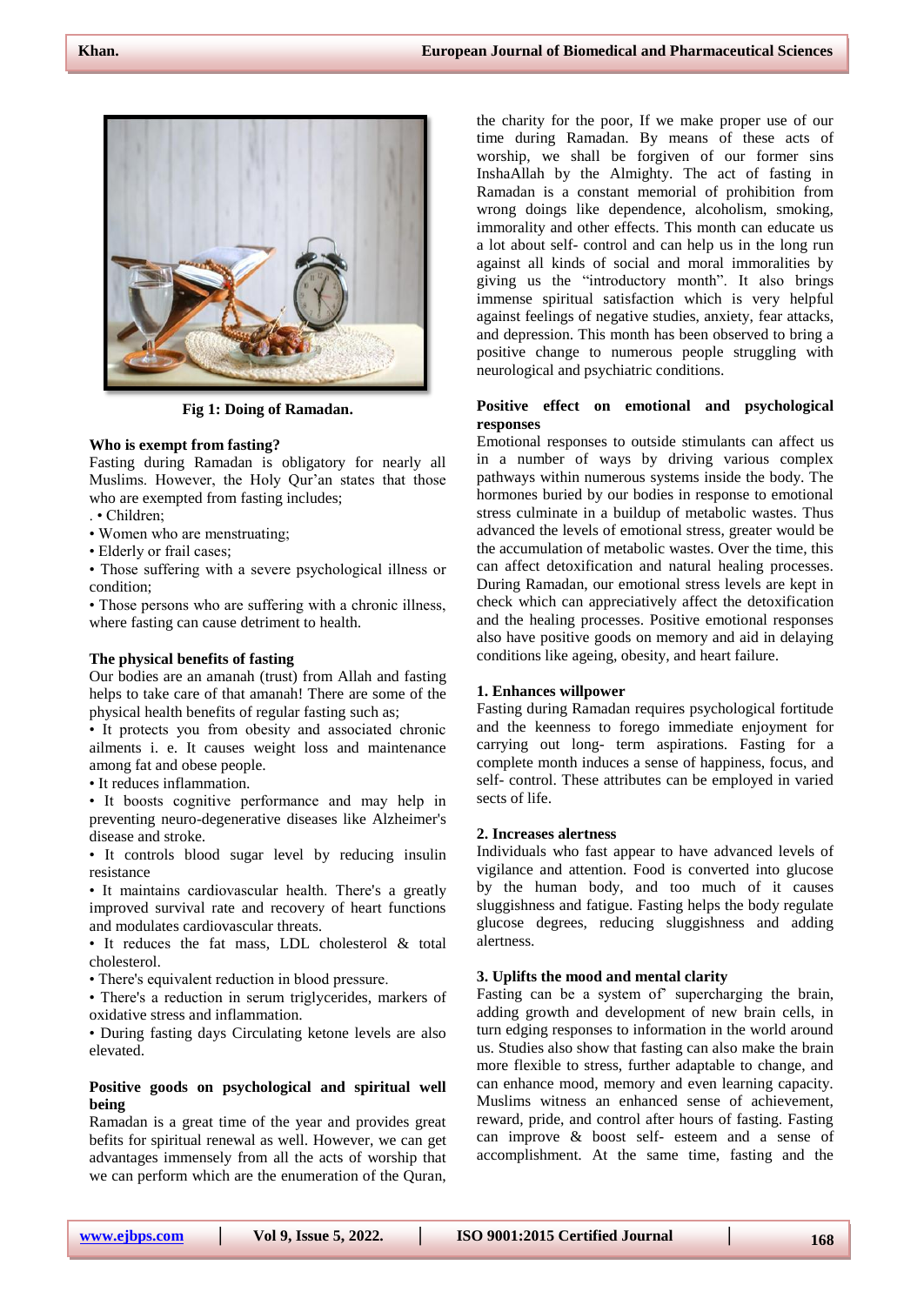pleasure felt after completing a challenging activity serve as a important feel-good stimulant on the brain.

#### Major Physical beneficial effects of Ramadan fasting are; **1. Protection from obesity and chronic conditions**

Fasting throughout Ramadan may help in preventing obesity and other chronic conditions like as diabetes. Ramadan fasting needs abstaining from the consumption of food and water between daylight and evening. Hence, it enhances the degrees of proteins providing insulin resistance. It may also offers protection against the risks of a fat and sugar-rich diet.

# **2. Lowering cholesterol & refining blood sugar level**

It lowers blood cholesterol, as Ramadan Fasting stimulates the lipid profile. Accordingly, it prevents heart attacks, strokes, and other diseases. Also, if individuals maintain a healthy diet after month of Ramadan, then individuals will retain the freshly reduced cholesterol level.

#### **3. Improved digestive system**

Observing Ramadan and fasting appreciatively impacts one lifestyle and digestive system. A human body get naturally detoxifies after a month of flushing out of the toxins in the body. Further, it balances the heat generation and acidity levels in the human stomach. Fasting throughout the holy month of Ramadan is one of Islam's most essential commandments. Muslims fast for 12-14 hours each day during Ramadan. They get up early for prayers, eat before daylight, sleep later, and eat substantial meals after dusk to replenish their energy and fluid stores. Because of this, eating habits, length of sleep and sleep pattern can change in a formative way. Fasting throughout the holy month of Ramadan improves psychological health by lowering depression, anxiety, and stress levels.

#### **2. Prevents cancer**

Many researches have been released in the last few years suggesting that Ramadan Fasting can lower health threat factors. It can also reverse the symptoms of severe health ailments like as cancer. According to the research, this could be attributed to reduced glucose conflation in the blood, balanced nutritive input, and increased generation of tumor- killing cells.

#### **3. Helps in Alzheimer**

There are many therapeutic choices for those who develop Alzheimer's, which causes ever- worsening cognitive and behavioral issues. Fasting is a remedy option that's rapidly gaining traction outside of the area of pharmaceuticals and treatments. Ramadan Fasting, generally promoted as a weight- loss approach, has been demonstrated in research to significantly relieve Alzheimer's symptoms and decline in slow cognitive development in rats.

#### **4. Radiant Complexion/Anti-ageing**

It's said that fasting could potentially retard down the aging process, keeping you younger and fitter for longer and it could also potentially increase lifetime. Fasting tends to the production of restored tissues and cells within the human body, degrading unnecessary cells in the process. This enables you to produce collagen, leading to healthier and further radiant skin.

#### **5. Immune System**

Partaking in fasting promotes recovery in the human body as it applies core focus to its immune system and metabolism as opposed to concentrating on digestion, further enhancing muscle growth in the process. The immune system is majorly comprised of white blood cells and fasting encourages the body to recycle any old white blood cells which results in a healthier, more robust immune system. Human body regenerates stem cells that consist of red and white blood cells along with platelets once body consumes food again.

#### **6. Improves Metabolism**

Since ancient times, scientists from different faiths and backgrounds have long argued that fasting could help metabolism renew itself, driving a detoxification process in the human body. One of the more obvious results of fasting is easing obesity; fasting prompts the liver's enzymes to break down cholesterol and fats to convert them into bile acid, which, in turn, converts to heat eventually stimulating faster metabolism. Naturally, fasting also decreases the appetite which reduces the hunger hormone levels in the body. You may just find your portion sizes being significantly smaller following a period of fasting.

#### **7. Weight Loss**

Fasting means to refrain the body from food or drink or even both at the same time. When the human body is experiencing the starvation process, the body turns to fat in order to use and burn any stored energyfirst. However, fasting can do wonders for weight loss particularly for loss of adipose tissues in the body, leading to better physical structure overall, if done rightly. Incorporating intermittent fasting into a regular resistance training regime will promote major fat loss with quicker results.

## **8. Restoration of healthy gut microbiota**

It has also been noted that fasting of Ramadan promotes the growth of gut microbes which have a good effect on gut health, digestion and overall gut metabolism.

#### **9. Delay in vascular ageing**

Fasting can delay aging and promotes long life. Upon extended fasting, the primary carbohydrate energy used by the body which is called glucose gets exhausted and our body rather utilizes, which are called "Ketone Bodies" produced from fat metabolism, to meet the energy requirements of body. One of the types of ketone bodies, acetone, is a volatile substance which can be detected in our breath especially after Asar prayer.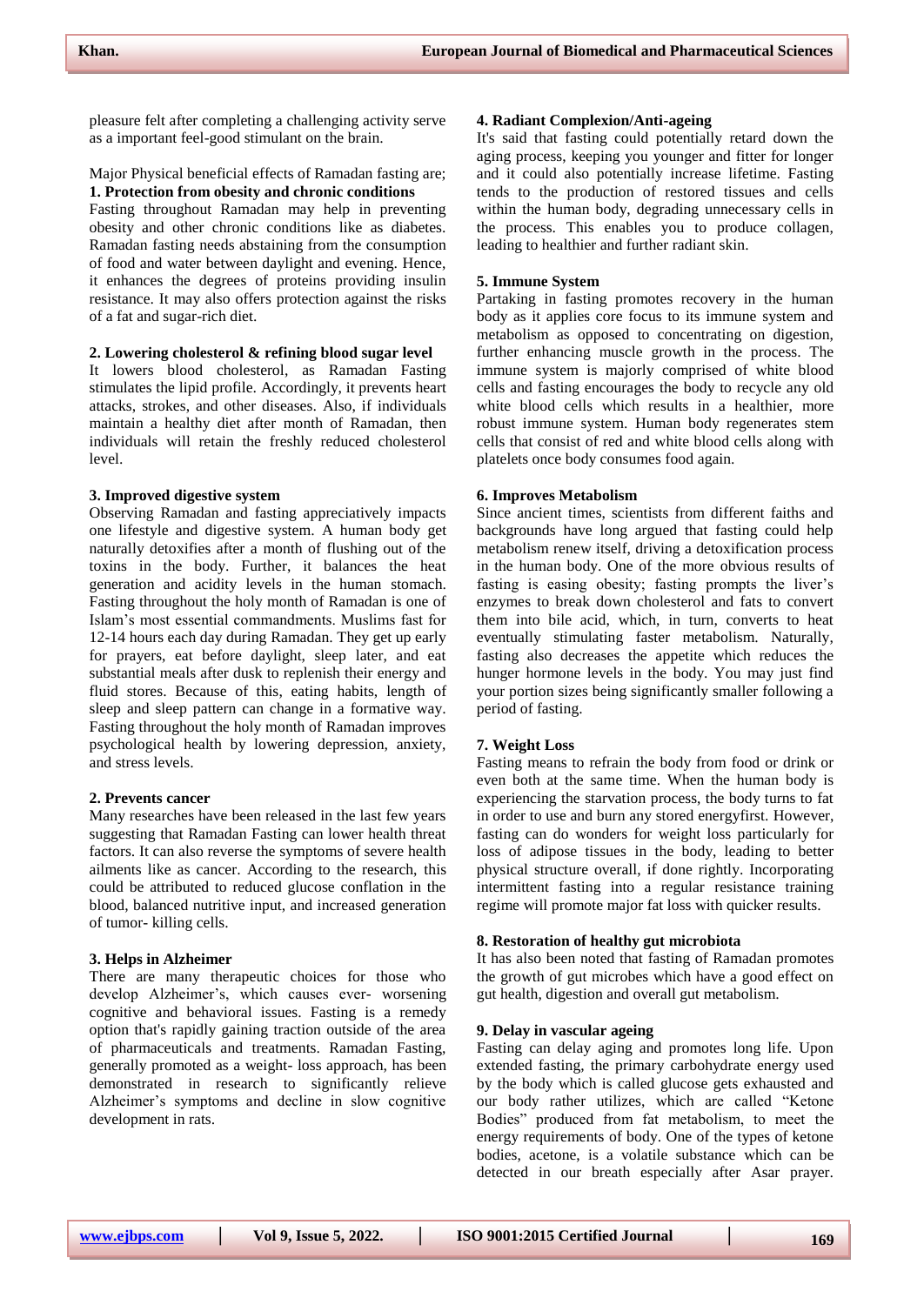Scientifically speaking, this is "the smell of the Muslim who is observing fast which has been liked by Almighty" according to Sahih Hadith. Another ketone body known as β-hydroxybutyrate has been shown to play a part in delaying vascular ageing in endothelial cells by promoting cell division and preventing senescence caused by the accumulation of damaged DNA.

# **10. Regulates'bad'cholesterol**

Numerous people aim to lose some weight by fasting. Still, a recent study found that fasting also affects the lipid profile. This results in reduced blood cholesterol, which can keep heart attacks, strokes and other conditions at bay.

# **11. Curbed appetite**

Fasting in Ramadan gives a positive U-turn to the routine life and digestive system. As body gets used to eating less and hence digestive system gets a chance to rest and stomach gradually shrinks in size. This reduces the appetite, and the results can last longer than numerous trending diets.

#### **12. A month-long detox**

Fasting not only uses fat reserves, but also cleanses body from damaging toxins that might be present in fat deposits. With the digestive system on a month-long overhaul, body naturally detoxifies, giving the occasion to continue a healthier life beyond Ramadan.



**Fig. 2: Health Benefits of fasting in Ramadan.**

# **The Social benefits of Ramadan**

During Ramadan, it's traditional for Muslims to collect and contribute to charities. Communities come together to contribute to regional mosques for good causes. This time is a period of reflection for numerous; many find new awareness of their lives and finds feelings of appreciativeness. Giving to charity is very much important as that of fasting. Muslims are obliged to give2.5 of their means to charity, (this is known as known as Zakah) and is another of the five pillars of Islam. Ramadan is the month of selflessness and charity. Ramadan develops spiritual, social and moral values. During this time the poor are given attention and charity,

and faith led neighborhoods practice hospitality. Fasting aims to establish equality between the rich and poor, as the rich experience hunger and learn to show respect and appreciate the less fortunate.



**Fig. 3: Social Benefits of Ramadan.**

# **Ways to help improve the health during Ramadan 1. Have a healthy Iftar**

It's important that healthy practices should be embraced along with the natural benefits of Ramadan, Breaking fast with three dates and water gives body an instant energy and hydration boost ahead of main meal. Take it easy with the quantum of heavy, delicate and fried foods, as well as salty and sugary dishes. Consider choosing for fish and slender cuts of meat, wholegrain or brown rice and pasta as well as remembering to include greens. Taking time while eating, and keeping a portion control will also helps in digestion and prevents weight gain.

# **2. Make Suhoor wholesome**

Like breakfast, Suhoor should be the most important mess of the day. Taking a balanced Suhoor with nutrientrich food like oatmeal, cheese, fruits and vegetables makes fast healthier. Certain foods which have lower glycemic index including oats, quinoa, multigrain and wholegrain breads, hummus and yoghurt are good options as they release energy slowly throughout the day. Remember to drink abundance of water, milk, and fresh juices rather than tea and coffee will keep hydrated during fasting hours.

#### **3. Stay hydrated**

A little dehydration is natural, and this can lead to slight headaches and lack of attention. Still, one can help keep themselves hydrated by drinking plenty of fluids in the Iftar & Suhoor hours.

# **4. Exercise moderately**

Fasting and dehydration can naturally bring to feel sleepy and make Ramadan days sedentary. Still, with proper fluid input one should also try to exercise in moderate quantities. Remaining active helps reduce fatigue, gives body the strength to keep going and is a good chance to lose weight if needed. Still, exercise